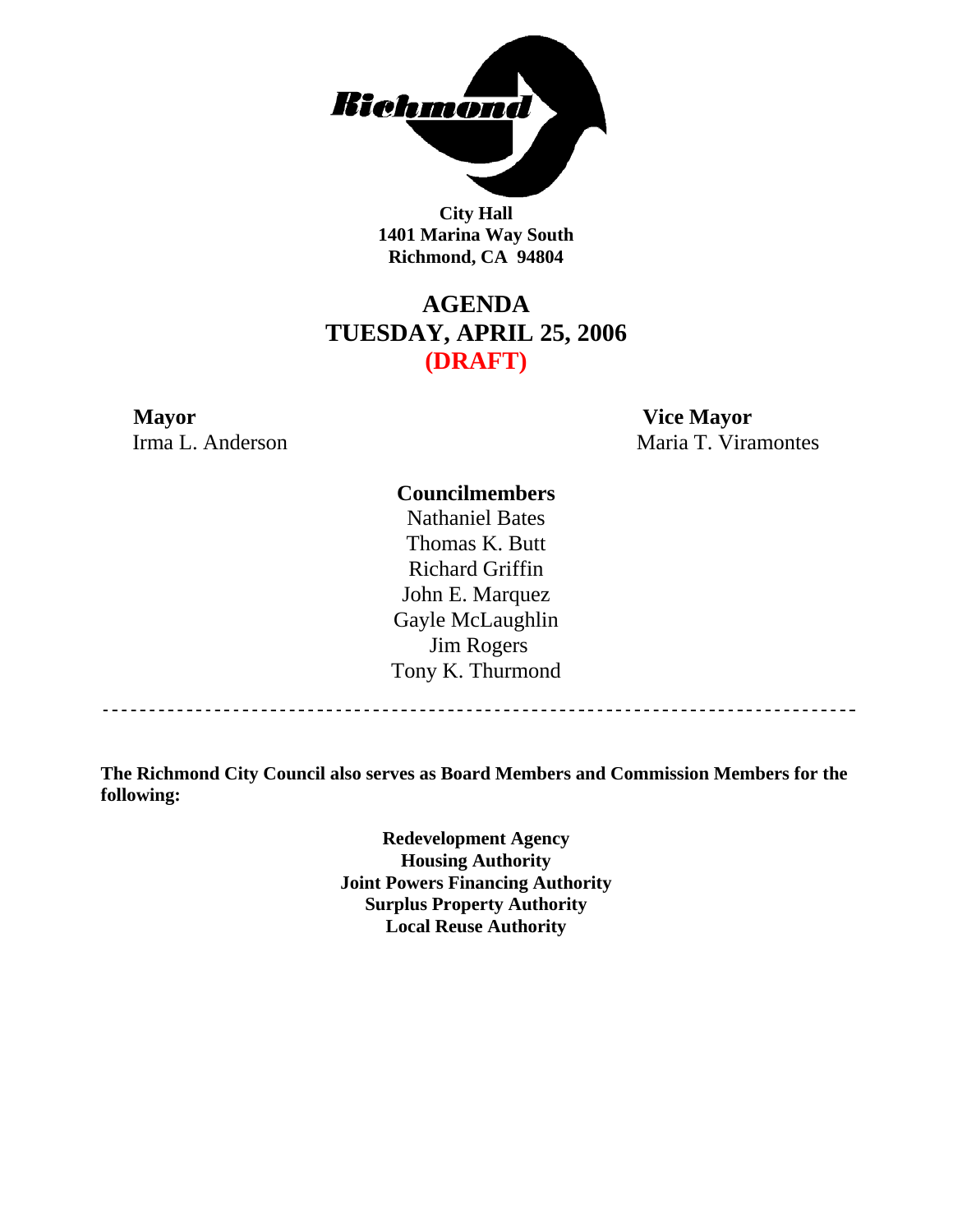## **MEETING PROCEDURES**

The City of Richmond encourages community participation at its City Council meetings and has established procedures that are intended to accommodate public input in a timely and time-sensitive way. As a courtesy to all members of the public who wish to participate in City Council meetings, please observe the following procedures:

**PUBLIC COMMENT ON AGENDA ITEMS:** Anyone who desires to address the City Council on items appearing on the agenda must complete and file a pink speaker's card with the City Clerk **prior** to the City Council's consideration of the item. Once the City Clerk has announced the item and discussion has commenced, no person shall be permitted to speak on the item other than those persons who have submitted their names to the City Clerk. Your name will be called when the item is announced for discussion. **Each speaker will be allowed TWO (2) MINUTES to address the City Council on NON-PUBLIC HEARING items listed on the agenda.** 

**OPEN FORUM FOR PUBLIC COMMENT:** Individuals who would like to address the City Council on matters not listed on the agenda or on **Presentations, Proclamations and Commendations, Report from the City Attorney, or Reports of Officers** may do so under Open Forum. All speakers must complete and file a pink speaker's card with the City Clerk **prior** to the commencement of Open Forum. **The amount of time allotted to individual speakers shall be determined based on the number of persons requesting to speak during this item. The time allocation for each speaker will be as follows: 15 or fewer speakers, a maximum of 2 minutes; 16 to 24 speakers, a maximum of 1 and one-half minutes; and 25 or more speakers, a maximum of 1 minute.** 

#### **SPEAKERS ARE REQUESTED TO OCCUPY THE RESERVED SEATS IN THE FRONT ROW BEHIND THE SPEAKER'S PODIUM AS THEIR NAME IS ANNOUNCED BY THE CITY CLERK.**

**CONSENT CALENDAR:** Consent Calendar items are considered routine and will be enacted, approved or adopted by one motion unless a request for removal for discussion or explanation is received from the audience or the City Council. A member of the audience requesting to remove an item from the Consent Calendar must complete and file a speaker's card with the City Clerk **prior to the City Council's consideration of Item D, Agenda Review.** An item removed from the Consent Calendar may be placed anywhere on the agenda following the City Council's agenda review.

*The City Council's adopted Rules of Procedure recognize that debate on policy is healthy; debate on personalities is not. The Chairperson has the right and obligation to cut off discussion that is too personal, too loud, or too crude.* 

**\*\*\*\*\*\*\*\*\*\*\*\*\*\*\*\*\*\*\*\*\*\*\*\*\*\*\*\*\*\*\*\*\*\*\*\*\*\*\*\*\*\*\*\*\*\*\*\*\*\*\*\*\*\*\*\*\*\***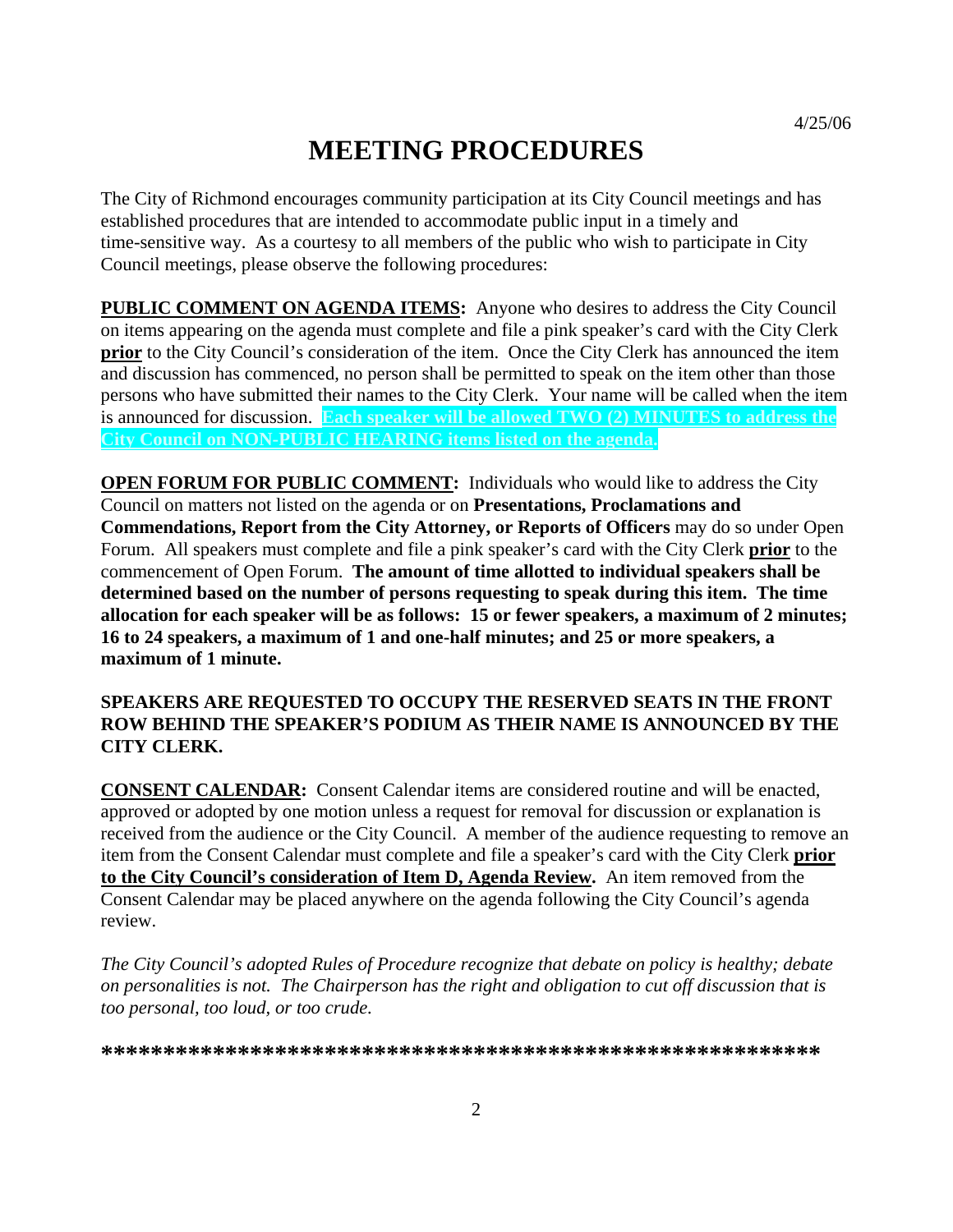$4/25/06$ 

# **CLOSED SESSION** 6:30 p.m.

**Shimada Room of City Hall** 

## **CITY COUNCIL**

#### $CC-1$ . **CONFERENCE WITH LEGAL COUNSEL - EXISTING LITIGATION** (Subdivision [a] of Government Code Section 54956.9)

West County Wastewater District vs. City of **One Case: Richmond** 

 $\ast$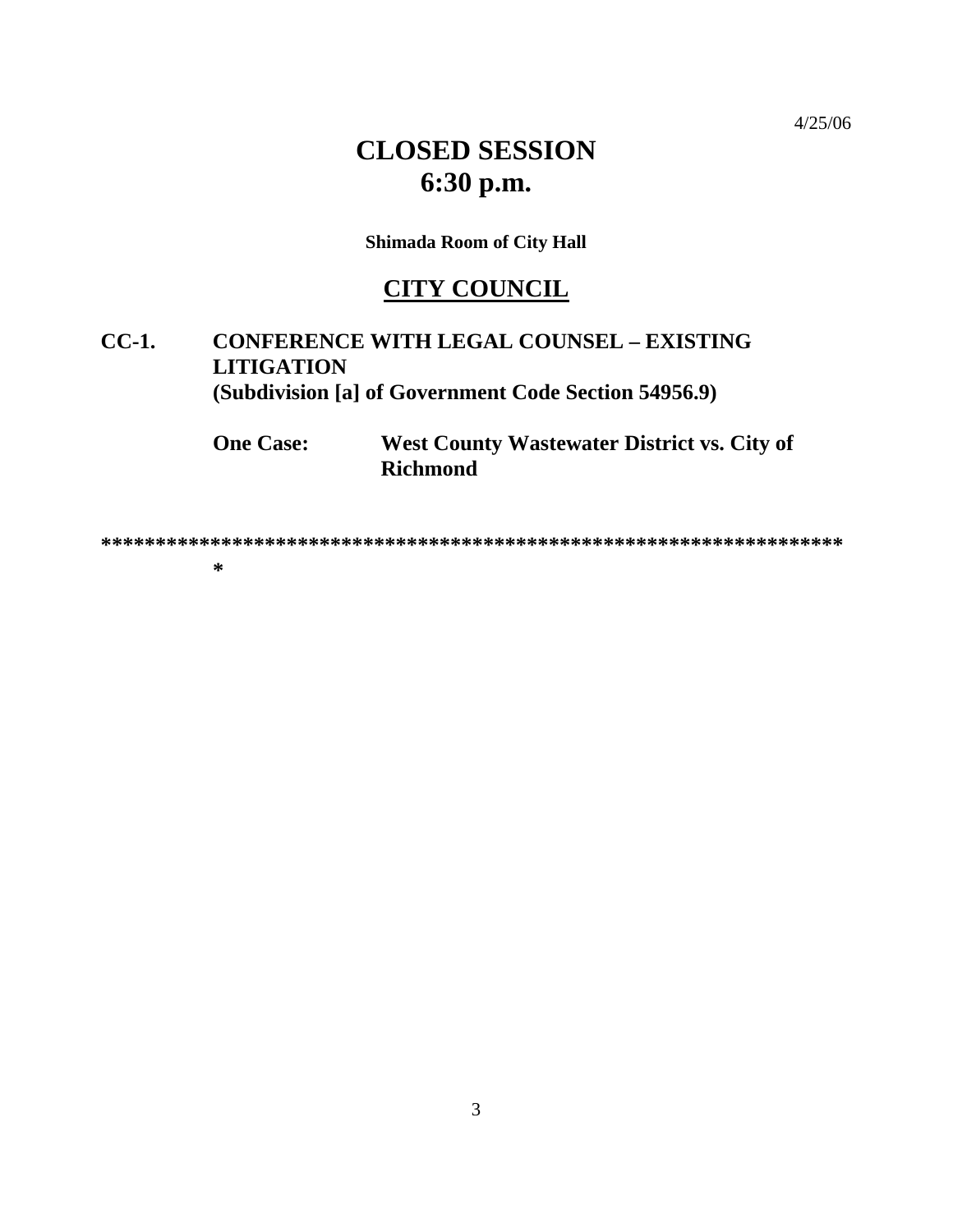4/25/06

## **OPEN SESSIONS COUNCIL CHAMBER**

## **CITY COUNCIL 7:00 p.m.**

#### **PLEDGE TO THE FLAG**

#### **A. ROLL CALL**

#### **B. STATEMENT OF CONFLICT OF INTEREST**

#### **C. REPORT FROM THE CITY ATTORNEY OF FINAL DECISIONS MADE AND NON-CONFIDENTIAL DISCUSSIONS HELD DURING EXECUTIVE SESSION**

#### **D. OPEN FORUM FOR PUBLIC COMMENT**

#### **E. PROCLAMATIONS, AND COMMENDATIONS**

- **E-1.** Presentation of Certificates of Recognition to the Richmond High School Soccer Team and Cheering Squad in recognition of their commitment to the sport and academics – Councilmember Marquez (620-6581).
- **E-2.** Commendation for the Richmond Diamond All-Stars Cheerleading Team Mayor Anderson (620-6503).
- **E-3.** Proclamation recognizing the month of May as "Older Americans Month" Mayor Anderson (620-6503).
- **E-4.** Proclamation acknowledging May 14 to May 21, 2006, as "Affordable Housing Week" in the City of Richmond – Mayor Anderson (620-6503).
- **E-5.** Proclamation recognizing May 1 through May 7, 2006, as the week of "Cinco de Mayo" – Councilmember Marquez and Vice Mayor Viramontes (620-6581).

**\*\*\*\*\*\*\*\*\*\*\*\*\*\*\*\*\*\*\*\*\*\*\*\*\*\*\*\*\*\*\*\*\*\*\*\*\*\*\*\*\*\*\*\*\*\*\*\*\*\*\*\*\*\*\*\*\*\*** 

#### **Council Chamber**